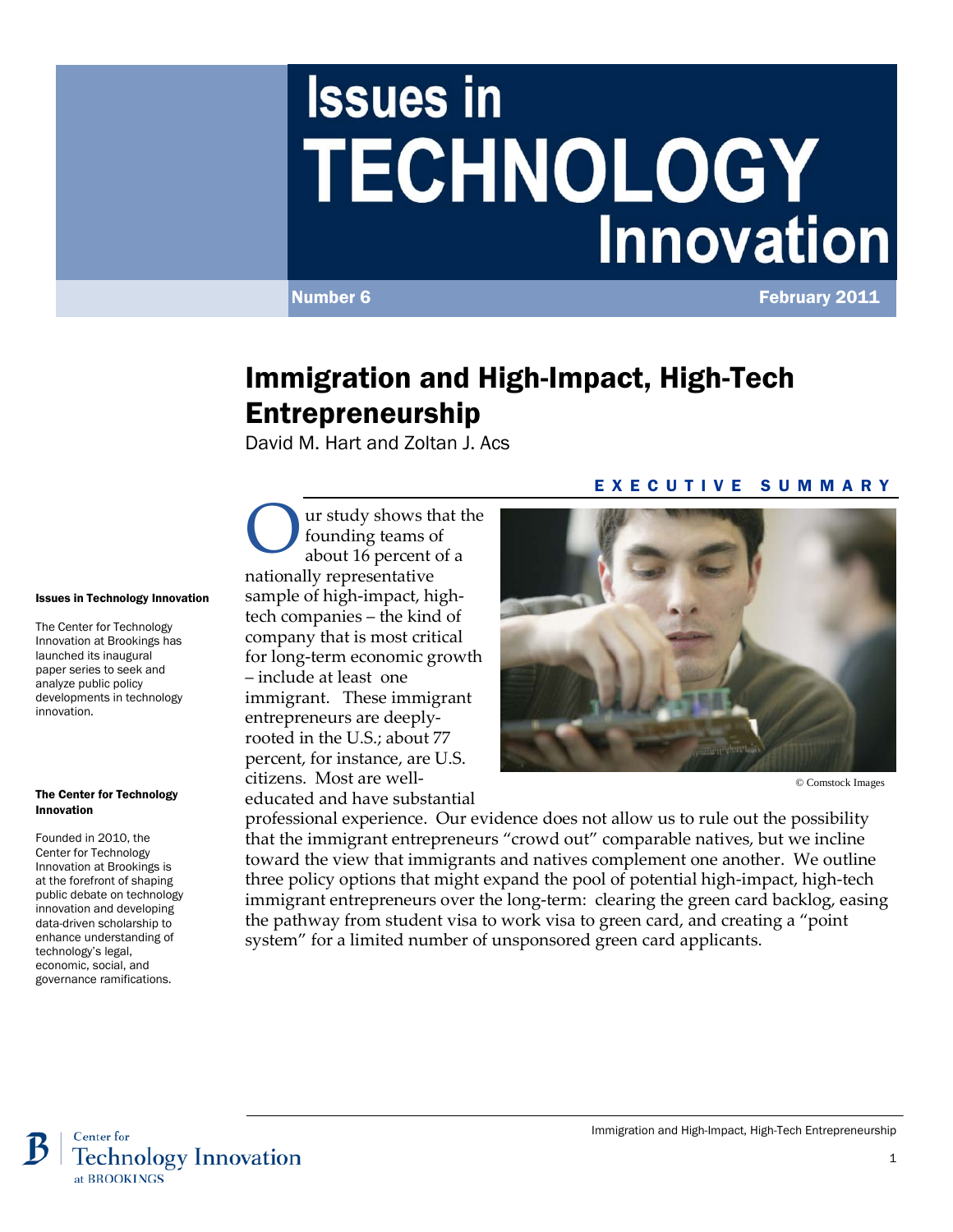#### High-Impact, High-Tech Companies: One Key to Strong Economic **Performance**

Economic growth is an essential objective of the U.S. government, perhaps *the*  essential objective. Invariably, when times are hard, voters turn incumbents out of office, as they did in 2010. Challengers know that keeping the campaign focus on the economy will pay dividends. The 1992 Clinton presidential campaign motto — "It's the economy, stupid"  $-$  sums it up.

Governing is harder than campaigning. It may be "stupid" for a challenger to ignore the economy, but the incumbent who is not sure what to do to spur growth does not deserve that label. The American economy is a huge, complex, and rapidly evolving system that is increasingly open to global forces. Changing its trajectory is tricky, and experts disagree about how to do it.

In the short-term, the debate focuses on macroeconomic policy tools, such as interest rates and budget deficits, that may put under-utilized resources, including idled workers, back to work. In the long-term, however, the challenge is to expand the resources that are available and to enhance the creativity and efficiency with which they are used. We need microeconomic policies that stimulate innovation and productivity along with sound macroeconomic policies.

Even in hard times, which demand short-term responses, we should not neglect the long-term challenges. Our research contributes to this agenda by identifying a potential point of leverage for enhancing the economy's long-term growth prospects. We draw on earlier work (Acs, Parsons, & Tracy 2008) that shows that a small share – just 3-4 percent — of all companies in the U.S. are "high-impact companies" that are responsible for most of the country's economic growth and job creation.

We also draw on prior work that suggests that high-tech companies are particularly important for long-term growth (Acs *et al.* 2009). The products of these companies help other companies improve their productivity and give consumers new choices. Less than 10 percent of the high-impact companies operate in high-tech sectors. High-impact, high-tech companies therefore comprise less than 1 percent of all the companies in the U.S. If this share could be raised, even a little bit, the economy might benefit a lot.

## Immigrants Found a Substantial Proportion of High-Impact, High-Tech Companies

Most of America's high-impact, high-tech companies are relatively young, and the vast majority are still owned by their founders. Our project seeks to learn more about these entrepreneurs. Although many factors (such as the availability of start-up capital, access to promising markets, etc.) shape the success of each of these businesses, the founder's skill set and insight certainly play a big part in it.

Our particular question about the founders is where they come from. Many observers of the U.S. high-tech industry believe that immigrant entrepreneurs play a







Zoltan J. Acs is university professor and director of the Center for Entrepreneurship and Public Policy at George Mason University's School of Public Policy.

Immigration and High-Impact, High-Tech Entrepreneurship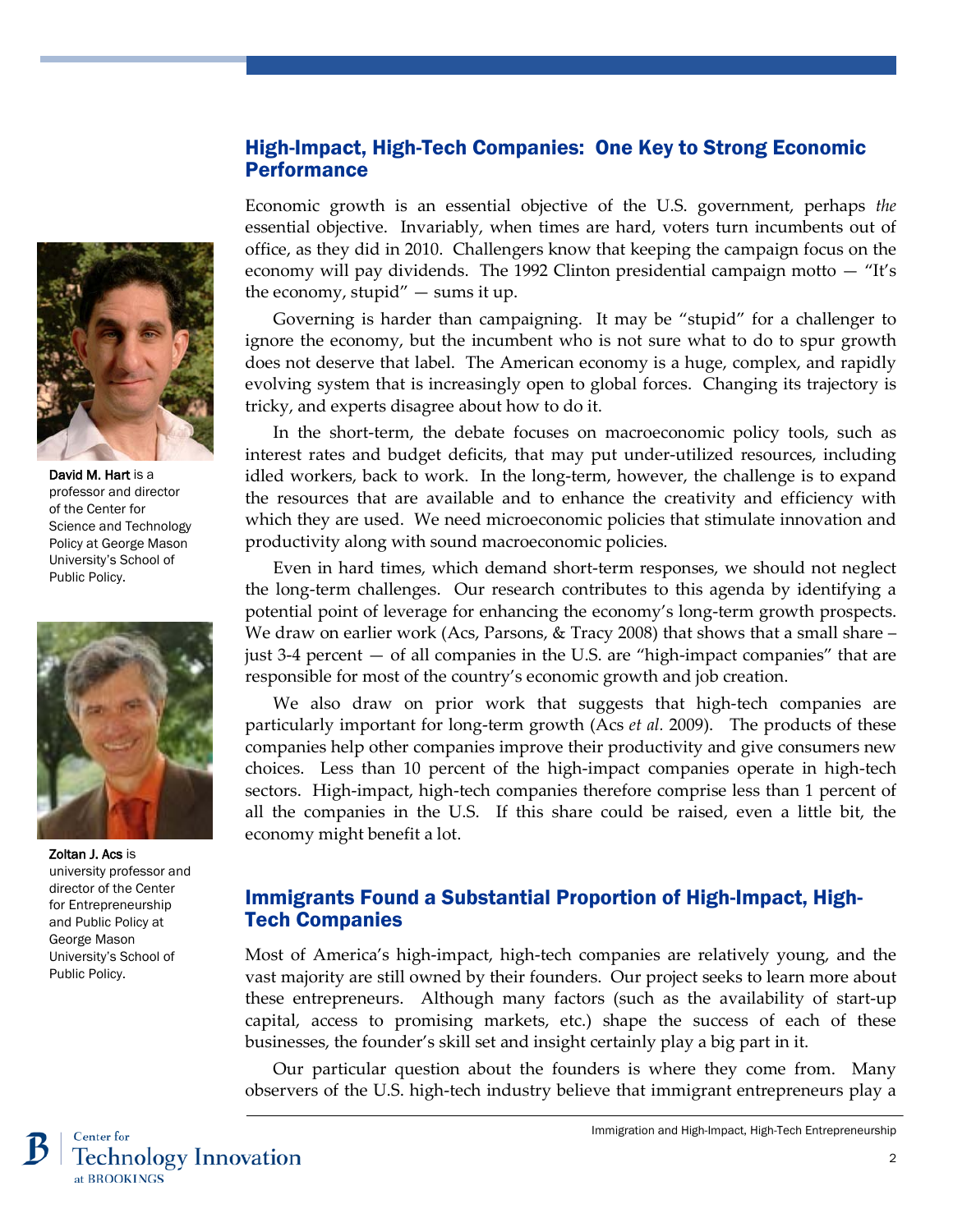special role in the industry. Some suggest that immigration policy ought to target potential high-tech entrepreneurs. Such a policy might, in principle, provide the kind of leverage on long-term economic growth that we are looking for.

Research has lagged behind the public dialogue on this subject. Although a number of studies (e.g. Saxenian 1999, Ballou *et al.* 2007, Wadhwa *et al.* 2007) have sought to pin down the share of immigrants among entrepreneurs, none focused on high-impact, high-tech companies on a national basis.

We carried out a telephone survey of a nationally representative sample of such companies. These companies, which were contacted in late 2008, had doubled in size between 2002 and 2006. We followed up the survey by conducting a set of interviewbased case studies of companies founded by individual immigrant entrepreneurs, individual native-born entrepreneurs, and mixed teams of immigrant and native-born entrepreneurs.

Our survey discovered that the founding teams of about 16 percent of the highimpact, high-tech companies in our sample include at least one immigrant entrepreneur, defined as a founder of the company who was born outside of the U.S. This figure is on the low end of the range reported by prior research, but it is still a substantial proportion. Slightly more than half of the companies in our sample were founded by a single individual; the approximately 1300 companies have about 2000 founders. Of these 2000 founders, about 13 percent were born outside of the U.S.

#### Who Are the Immigrant Entrepreneurs?

The vast majority of the immigrant entrepreneurs in our sample are strongly rooted in the U.S.  $\,$ <sup>1</sup> The average duration of their stay in this country is more than twentyfive years. Only about 25 percent were reported to have been in the U.S. for less than fifteen years. About 77 percent are U.S. citizens. They came to the U.S. from all over the world. Fifty-five countries of origin are represented in the sample.<sup>[2](#page-10-1)</sup> India tops the list, accounting for about 16 percent of the founders. (See Table 1.)

The immigrant entrepreneurs are well-educated. Roughly 55 percent of them hold a masters degree or doctorate. Immigrant founders are more than twice as likely as native-born founders to hold a doctorate and are much more likely to hold a masters degree as well. One important reason for this difference is that many of the immigrant founders came to the U.S. for graduate education. Two-thirds of them received their highest degree in this country.

Like most successful entrepreneurs, the immigrant entrepreneurs in our sample had significant work experience. More than half of them had been in the U.S. at least ten years before founding their companies. In addition, many are serial entrepreneurs. Although our survey did not ask whether the founders had started a company before, the founders of more than half of the companies in our case studies had done so.

The 13 percent share of immigrant entrepreneurs in our survey sample is roughly



Immigrant founders are more than twice as likely as native-born founders to hold a doctorate and are much more likely to hold a masters degree as well.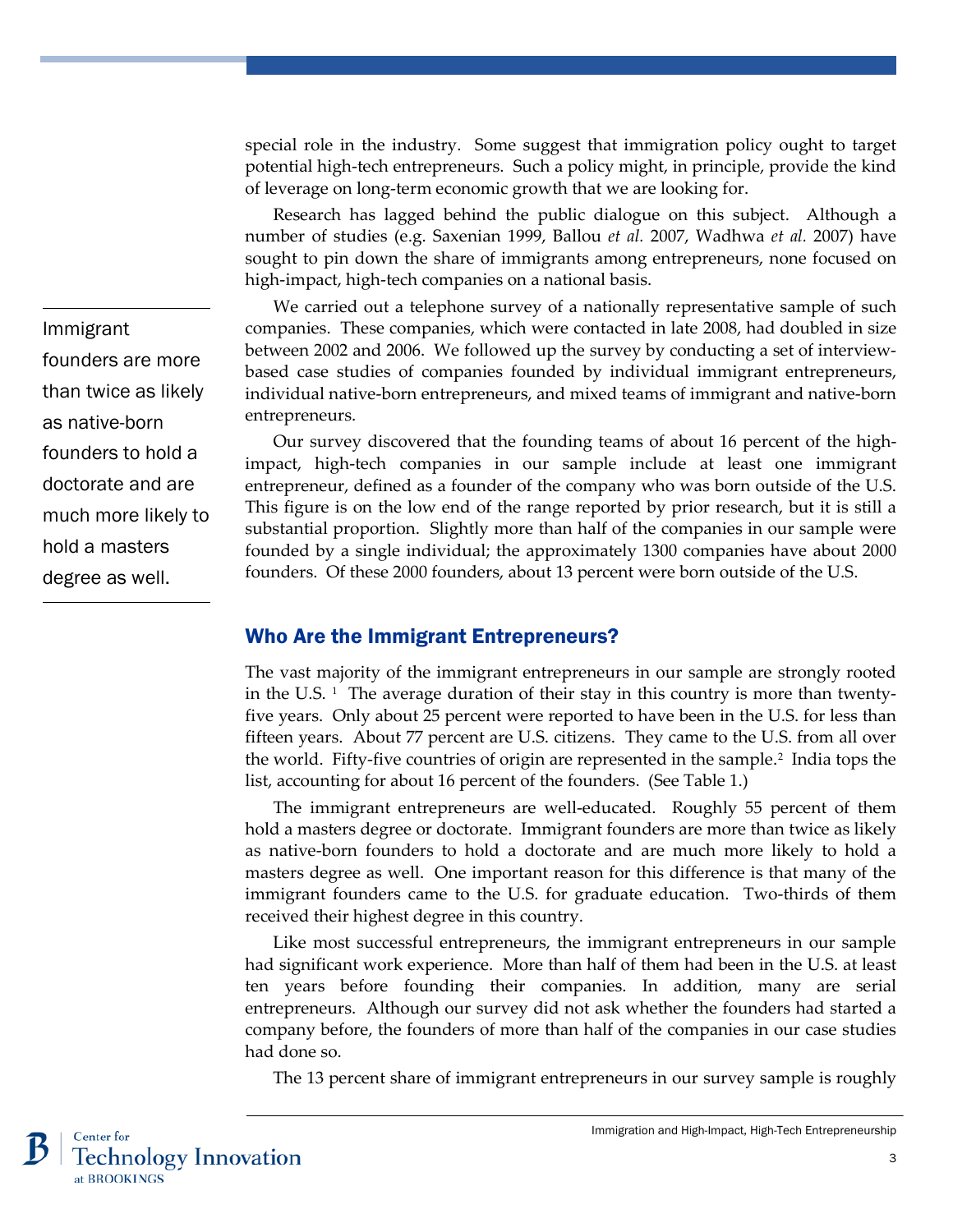the same as the foreign-born share of the entire U.S. population today. However, considering that the vast majority of the immigrant entrepreneurs in our sample have been in the U.S. for two or more decades and are highly educated, a more appropriate comparison is to the foreign-born share of the U.S. population holding a bachelor's degree or in the science, technology, engineering and mathematics (STEM) workforce in 1990, both of which were about 10 percent. These baseline populations have grown since 1990, which means that the pool of potential high-impact immigrant entrepreneurs has grown as well.

The case studies tell stories that breathe life into these statistics. For instance, one of the immigrant entrepreneurs whom we interviewed is a prolific inventor. He came to the U.S. because he felt unable to pursue the business opportunities opened up by his inventions in his country of origin. He had founded several companies prior to the one in our sample and, at the time of our interview, he was operating what amounted to a personal incubator for several nascent companies based on more recent inventions.

Two other immigrant entrepreneurs in our case study companies are faculty members. One came to the U.S. to get his doctorate, the other as a post-doctoral fellow. Both had lengthy academic research careers before pursuing entrepreneurship, although in both instances, the company in our sample was not the first one that the entrepreneur had started. In both instances as well, the faculty entrepreneur teamed up with a student; one of these students hails from his professor's country of origin, while the other student is native-born.

## Do Immigrant Entrepreneurs "Crowd Out" Native-Born Entrepreneurs?

Although entrepreneurs like these are extraordinary individuals, we do not know for sure that the entrepreneurial opportunities that they recognized and their strategies for pursuing them were unique. After all, they came to the U.S. to take advantage of the institutional environment here, to serve in America's great universities in the case of the academics and to access risk capital and risk-taking business partners in the case of the prolific inventor. Perhaps it is the institutional environment that is truly unique and not the entrepreneurs. To put it another way, if these individuals had not come to the U.S. and had not founded high-impact, high-tech companies, perhaps a native-born entrepreneur, drawing on the same institutional environment, would have done so instead.

One way that our research gets at this difficult-to-study issue is by looking at whether companies founded by one or more immigrants are engaged in different lines of business than those founded by natives. Neither the quantitative data from the survey nor the qualitative data from the case studies suggest that this is the case. Nor do we find that immigrant-founded companies are bigger, more likely to engage in research and development, or more likely to hold patents than the native-founded companies in the sample, once we control for other factors. This work suggests that

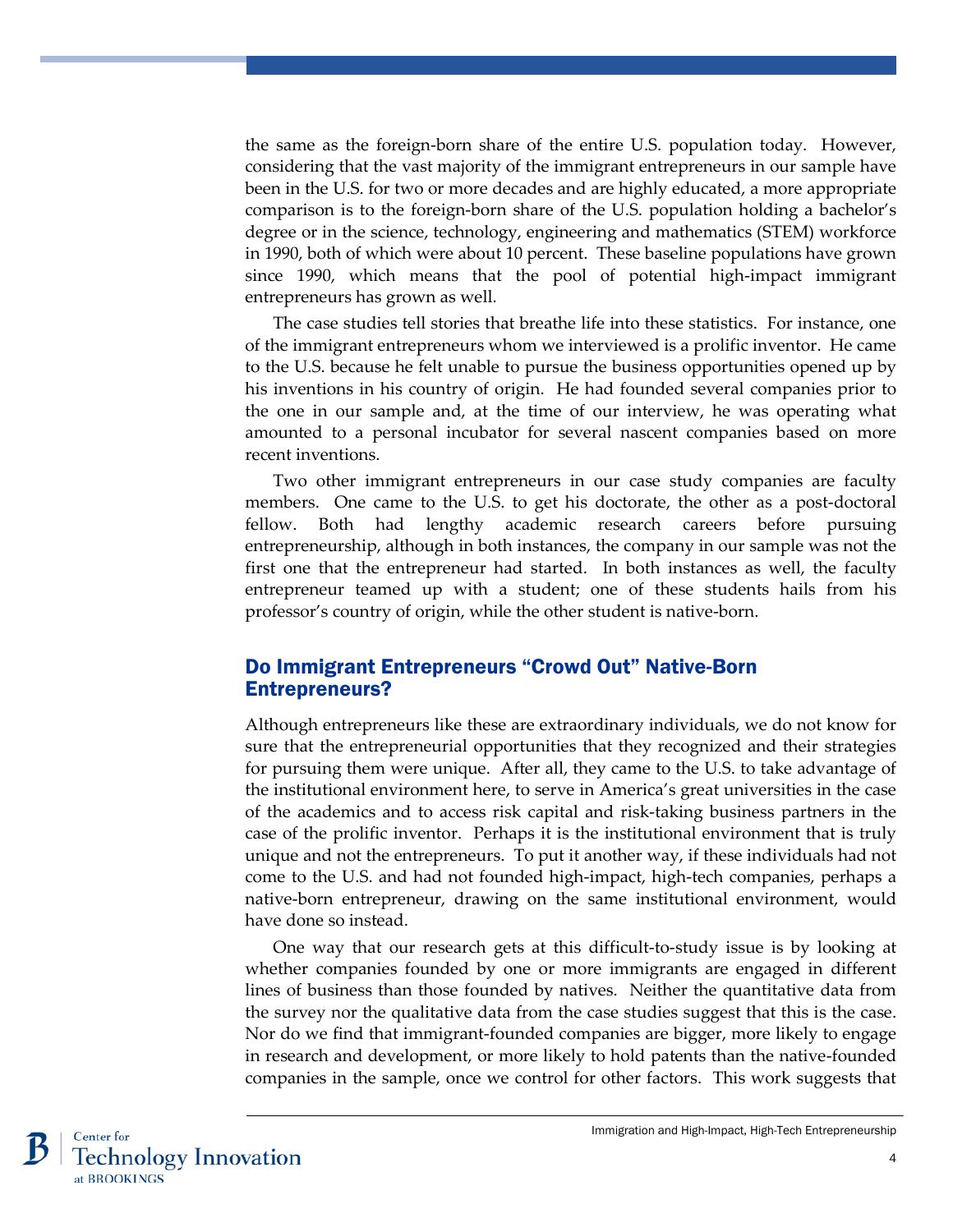we cannot rule out the "crowding out" hypothesis.

There is a complication in this analysis, however, which has to do with one of the factors that we are controlling for, the founders' education. Companies with highlyeducated founders *are* different in all of these respects. If we remove the control for education, immigrant-founded companies appear to be different as well, which is not surprising, since we know that immigrant founders tend to be more highly-educated than native-born founders.

Which of these variables is the right one to focus on? That is a matter of interpretation. Most of the immigrant entrepreneurs were educated in the U.S. If one believes that their academic success, which anticipates their later entrepreneurial success, was due to their innate talent, or to their training before they came here, then one should privilege immigration over education in the analysis. This interpretation assumes that equally gifted native-born students would *not* have been available to take the immigrant entrepreneurs' places in school, and thus there was no "crowding out." On the other hand, if it was their U.S. education that was critical to the immigrants' success as entrepreneurs, native-born substitutes might have done equally well, whether or not these hypothetical substitutes were as gifted as the immigrants *before* they got their education.

One difference that holds up even when we control for education is that immigrant-founded companies are more likely to report that they have a strategic relationship with a company in another country than their native-founded counterparts. Our interviews indicate that these relationships sometimes involve inputs, such as product development services, and sometimes outputs, such as sales to foreign customers. The interviews also suggest that the foreign partner is usually in the immigrant entrepreneur's country of origin. Presumably such a relationship would not have been created by our hypothetical native-born substitute.

How should we interpret this finding? On the one hand, it may be the case that the strategic relationships that immigrant-founded companies maintain with their foreign partners were essential to their success and possibly even their survival. If this is so, any alternative strategy that might have been pursued by our hypothetical native-born substitute would have been inferior. On the other hand, perhaps these relationships were matters of choice without a material impact on the company. In that case, the hypothesis that the immigrant entrepreneurs are "crowding out" nativeborn entrepreneurs, once again, cannot be ruled out. Unfortunately, our data do not provide a definitive answer. More research is needed.

We found one more interesting difference in our study that has to do with the composition of founding teams. (Slightly less than half of the companies in the sample were founded by teams, rather than individuals.) Immigrant founders were more likely than their white, native-born counterparts to team up with other "outsiders," not just other immigrants, but also female and U.S. minority entrepreneurs. Perhaps the availability of immigrant entrepreneurs as teammates creates entrepreneurial opportunities for members of these under-represented groups that would not have been created in their absence.

5

Immigrant founders were more likely than their white, nativeborn counterparts to team up with other "outsiders," not just other immigrants, but also female and U.S. minority entrepreneurs.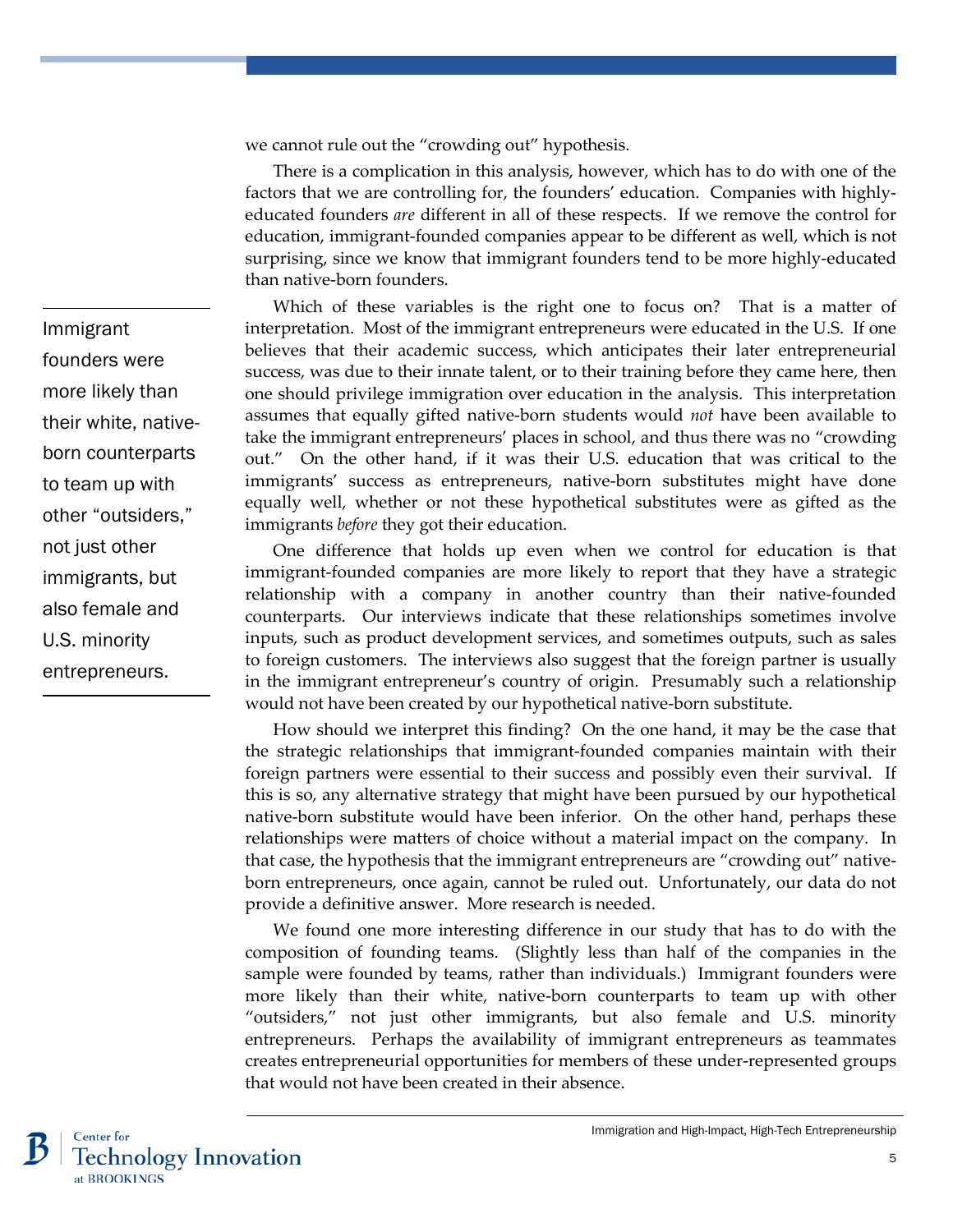## Policy Options for Fostering High-Impact, High-Tech Immigrant Entrepreneurship

While our study permits a range of interpretations, we incline toward the view that immigrant entrepreneurs complement, rather than "crowd out," native-born entrepreneurs. This position finds support in other studies (e.g. Hunt 2010, No & Walsh 2010, Ortega & Peri 2009**)** that focus on scientific publications and patenting as well as high-tech entrepreneurship. While only a small fraction of immigrants pursues entrepreneurship, much less succeeds at high-impact, high-tech entrepreneurship, the economic leverage of this activity is such that we believe it ought to be considered by immigration policy-makers.

The objective of this aspect of immigration policy should be to expand the pool of potential high-impact, high-tech entrepreneurs, rather than to seek to identify promising individuals. Entrepreneurship is by its nature a high-risk venture, fraught with failure, even for the most well-endowed aspirants. If our conjecture that immigrant entrepreneurs are complements to, rather than substitutes for, native-born entrepreneurs is correct, more tries by immigrant entrepreneurs will produce more successes. So, the policy goal should be to encourage as many tries as possible, not to "pick winners."

#### *Option 1: Clear the Employment-Based Green Card Backlog*

The most important fact that policy-makers need to bear in mind is the long lag between immigration and impact. Both higher education and extensive work experience contribute to entrepreneurial success, and both take time to acquire. The entrepreneurs in our sample reflect the flow of immigrants two or more decades ago, rather than in the last few years.

One way to expand the pool of potential immigrant entrepreneurs in the short- to medium-term is to reduce the constraints on educated and experienced workers who are already in the process of immigrating to the U.S. Jasso *et al.* (2010) estimate that about a half-million applicants were waiting for employment-based green cards (EB-1, EB-2, and EB-3 categories) in 2006, an eight to ten year backlog. Until an applicant reaches the final stage of the process, she must remain an employee of her sponsor. Uncertainty about the length of the wait and the outcome of the process, along with the need for an employer sponsor, surely frustrate the entrepreneurial ambitions of some applicants.

Although some of the backlog is the result of processing delays, a more fundamental cause is the legal limit on the number of green cards that can be issued overall and to applicants from any given country each year. This policy ignores the size of a country's population and the size and composition of its applicant pool. Applicants from large countries such as India and China must wait longer than those from smaller countries. For example, in the EB-2 category, for professionals with advanced degrees, applicants from these two countries had to have applied for green cards by mid-2006 in order to have their applications processed in January 2011. In

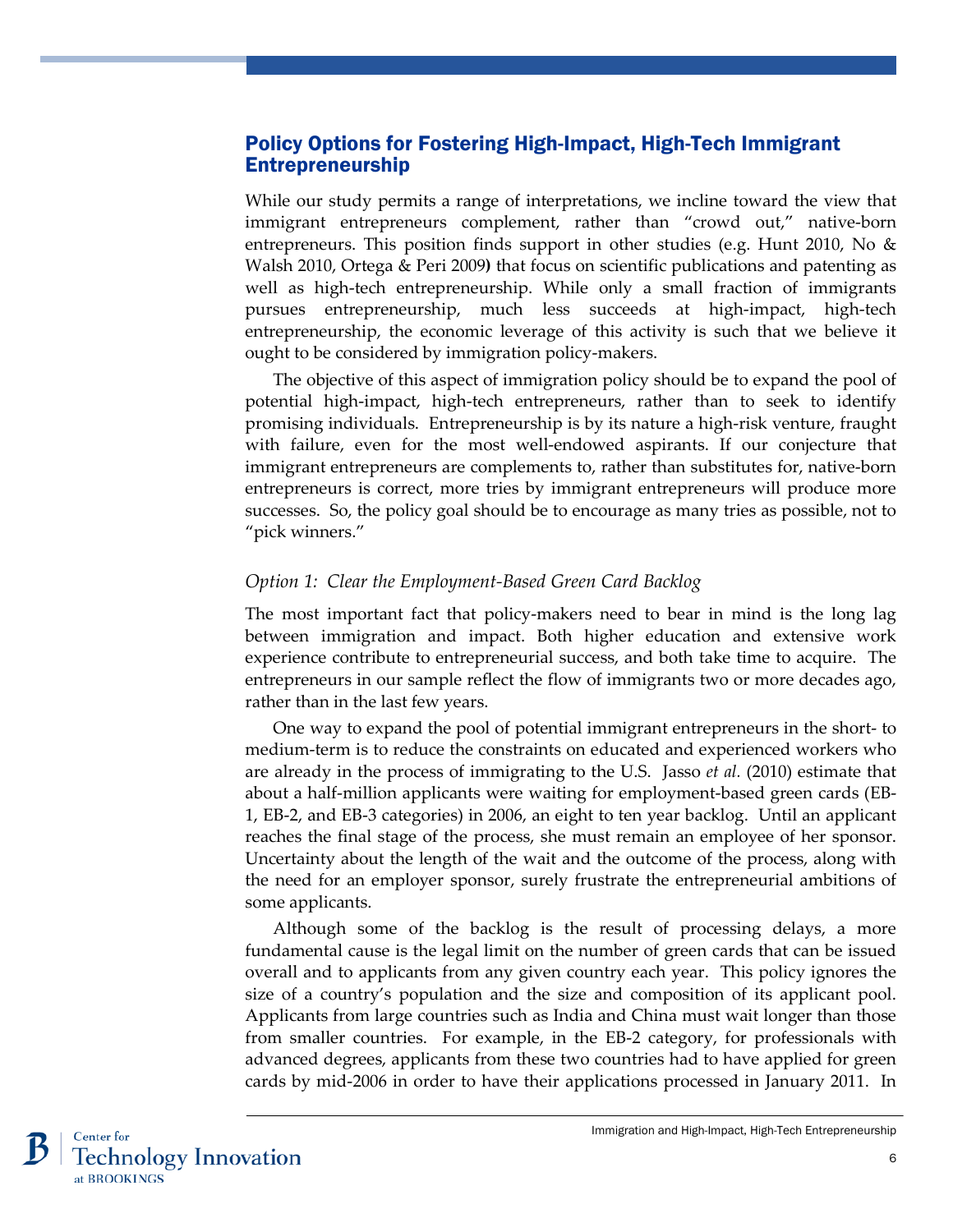the EB-3 category, professionals with bachelor's degrees and skilled workers, Indian applicants from early 2002 were still being processed. (U.S. Department of State, 2011)

Clearing this backlog would require legislation to lift, at least temporarily, the quotas for employment-based applicants. To prevent the backlog's re-emergence in the future, the flow of presumptive immigrants on temporary visas would need to be better matched to the availability of employment-based green cards. One possibility for accomplishing this goal would be to raise the global total of employment-based green cards, while reforming temporary visa programs. In parallel, policymakers might consider a system of awarding green cards that gives preference on the basis of criteria that are better correlated than country of origin with the potential contributions of prospective immigrants to high-impact entrepreneurship and other economically-valuable activities. In the meantime, the requirement for continued employment with the applicant's sponsor during the green card process might be relaxed.

*Option 2: Ease the Pathway from Student Visa to Work Visa to Green Card*

A second policy option focuses on simplifying and clarifying the immigration pathway for potential high-impact entrepreneurs. The current policy sends mixed signals to many holders of student and work visas. In principle, most are obligated to leave the U.S. when their visas expire; in practice, many find ways to stay. They extend, shift, adjust, overstay, or simply wait for the rules to change. Uncertainty and confusion takes a toll on them along the way.[3](#page-10-2)

One approach to simplification would be to automatically allow foreign students (or some subset of them) to seek jobs in any field for a limited period of time after completing their degrees.[4](#page-10-3) Those who are successful in doing so and then remain employed might not only maintain their right to stay in the U.S., but also be put on a fast track for permanent admission and be exempted from the requirement to have an employer sponsor. A threshold for income or job quality might be applied to assure that these former students are continuing to progress along a promising career path before they receive their green cards.

This approach differs from the proposal to "staple the green card to the diploma" of foreign students in certain fields. It would provide more assurance that presumptive immigrants acquire work experience as well as education. It would also avoid inducing the enrollment of poor-quality foreign students in U.S. higher education institutions simply to obtain green cards. It differs as well from using temporary work visa programs, such as the H-1B, as a pathway to the green card. Such programs should serve their intended purpose, which is to alleviate temporary labor shortages in high-skill occupations.

One approach to simplification would be to automatically allow foreign students (or some subset of them) to seek jobs in any field for a limited period of time after completing their degrees.

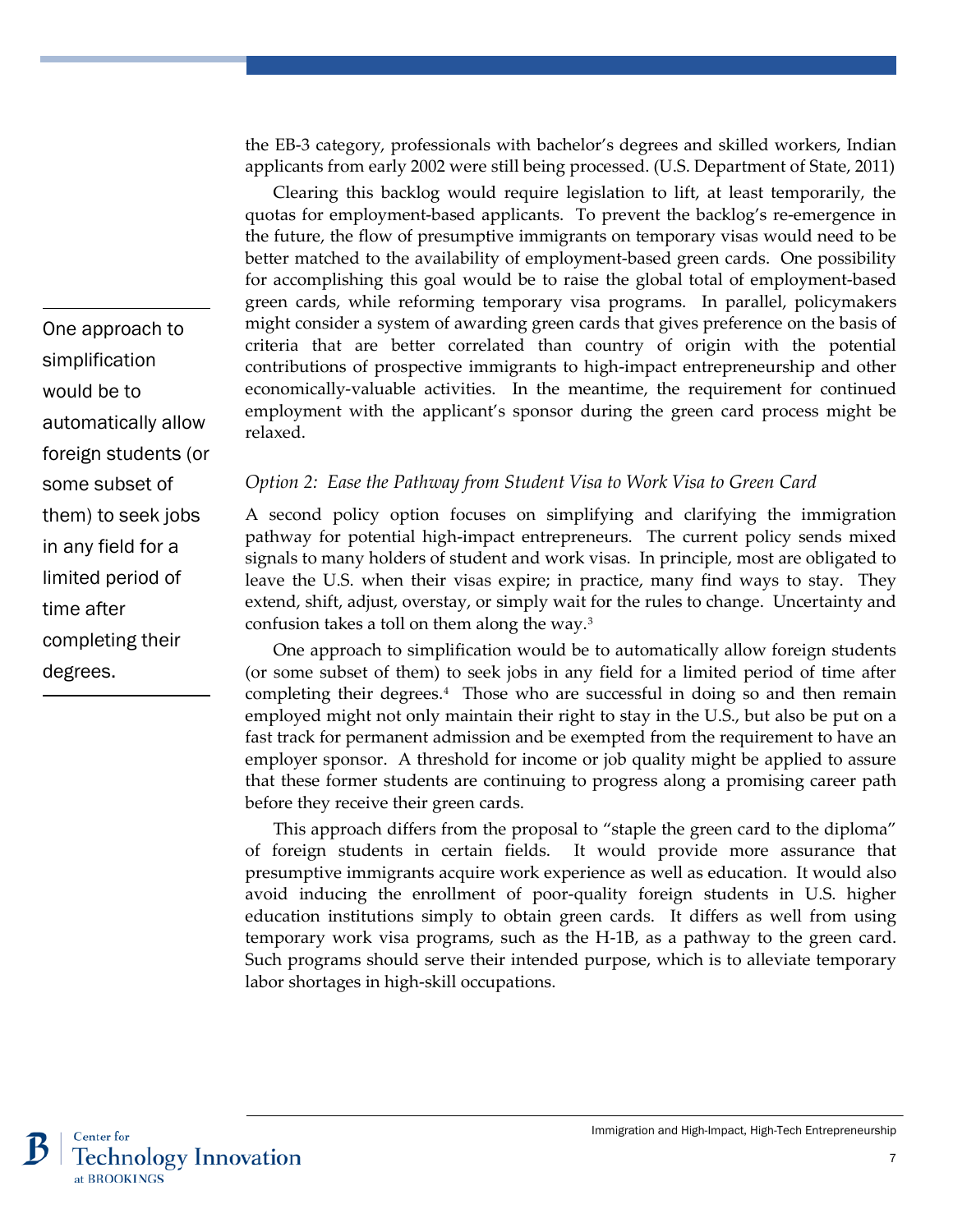## *Option 3: Create a "Point System" That Allows Potential Entrepreneurs to Get Green Cards*

A third and much more challenging option would be to create a "point system" to issue green cards to a limited number of unsponsored applicants who have personal attributes associated with successful high-impact, high-tech entrepreneurship, such as graduate education and managerial experience. Such a system would eliminate the linkage between employment and immigration for its beneficiaries, freeing them to engage immediately in entrepreneurial ventures.

The comprehensive immigration bill considered (but not passed) by the U.S. Senate in 2007 contained a point system. The proposed system would have used three selection factors (educational attainment, employment experience, and language proficiency) that are associated with successful entrepreneurship, and two (knowledge of civics and family relationships) that are not known to be. While such a system might be tailored somewhat by dropping the latter factors, it would be very difficult to target potential entrepreneurs precisely. Entrepreneurship is a rare pursuit, even among those with the requisite background for success, and some relevant personal attributes, such as ambition and risk acceptance, are not measurable.

U.S. immigration law currently allocates up to 10,000 green cards annually to applicants who invest \$1 million and employ ten U.S. workers. Senators Lugar and Kerry offered a bill in 2010 that would have expanded this "EB-5" category by giving green cards to entrepreneurs who could show ready access to substantial venture capital. These approaches are much more tightly targeted than any point system could be, but their scale is likely to be quite small. Less than 1000 immigrants per year received green cards under EB-5 between 2000 and 2009. Less than 3 percent of the high-impact, high-tech companies in our sample ever received any venture capital investment.

## Toward a Long-Term High-Impact Entrepreneurship Strategy

Whether the nation pursues one or more of these three options, or an alternative approach to expand high-impact, high-tech immigrant entrepreneurship, such a step should be seen as one component of a broader strategy to expand high-impact entrepreneurship as a whole. Effective policies for education, research, antitrust, and a variety of other elements of the entrepreneurship environment ought to complement a skills-oriented immigration policy. Such a strategy will lay the groundwork for a sustainable, long-term economic revival.

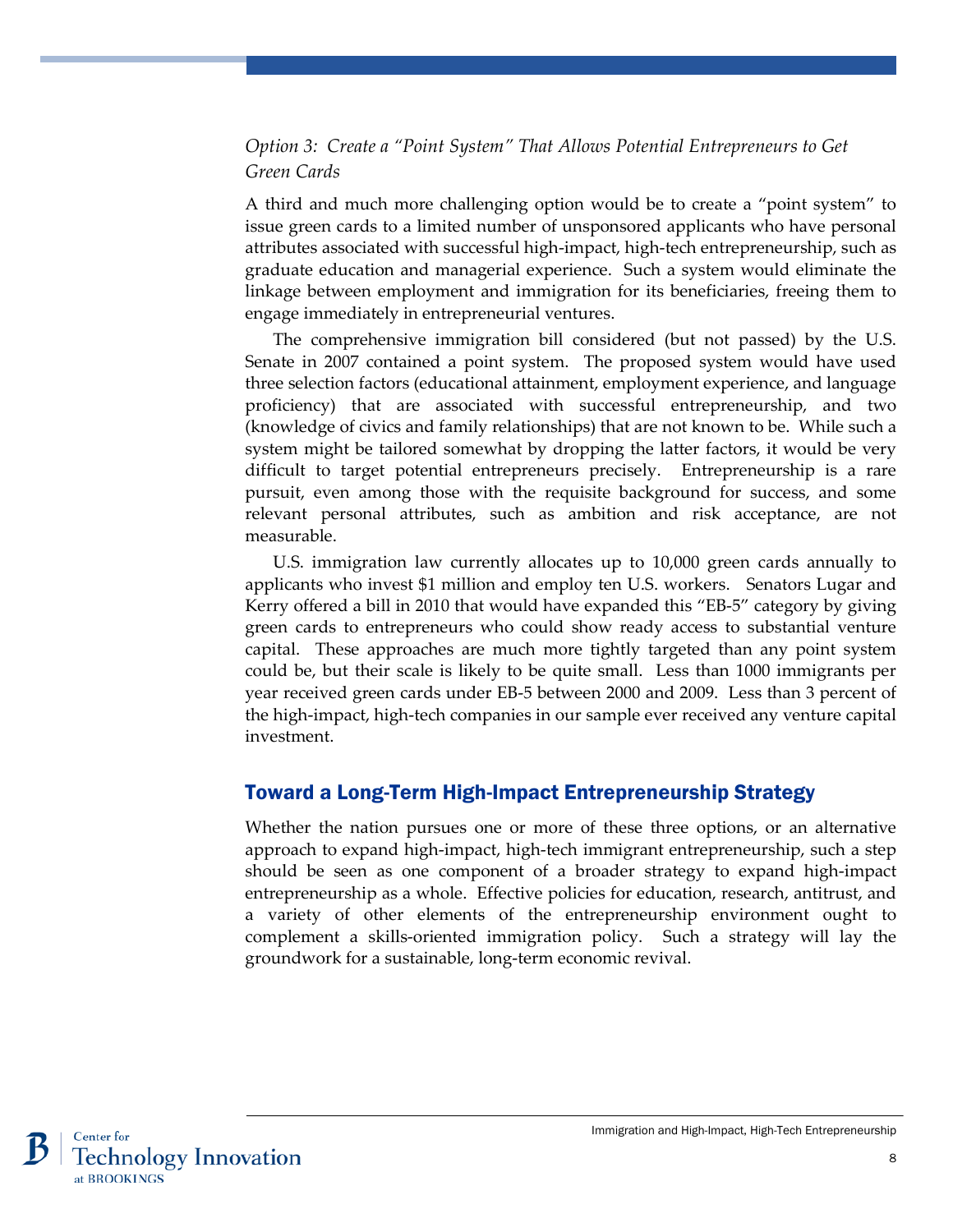| Table 1. Immigrant Founders of High-Impact, High-Tech Companies by |                |         |                    |                |         |
|--------------------------------------------------------------------|----------------|---------|--------------------|----------------|---------|
| <b>Country of Origin</b>                                           |                |         |                    |                |         |
| Country                                                            | Number         | Percent | Country            | Number         | Percent |
| India                                                              | 40             | 16.2    | Greece             | $\overline{2}$ | 0.8     |
| <b>UK</b>                                                          | 25             | 10.2    | Haiti              | $\overline{2}$ | 0.8     |
| Canada                                                             | 15             | 6.1     | Iraq               | $\overline{2}$ | 0.8     |
| Japan                                                              | 15             | 6.1     | Jamaica            | $\overline{2}$ | 0.8     |
| Germany                                                            | 13             | 5.3     | Philippines        | $\overline{2}$ | 0.8     |
| China                                                              | 8              | 3.2     | Serbia             | $\overline{2}$ | 0.8     |
| Cuba                                                               | 8              | 3.2     | Sweden             | $\overline{2}$ | 0.8     |
| Iran                                                               | $\overline{7}$ | 2.8     | Hong Kong          | $\overline{2}$ | 0.8     |
| Russia                                                             | 7              | 2.8     | <b>West Indies</b> | $\overline{2}$ | 0.8     |
| France                                                             | 6              | 2.4     | Argentina          | $\mathbf{1}$   | 0.4     |
| Mexico                                                             | 5              | 2.0     | <b>Burma</b>       | $\mathbf{1}$   | 0.4     |
| Netherlands                                                        | 5              | 2.0     | Chile              | $\mathbf{1}$   | 0.4     |
| Taiwan                                                             | 5              | 2.0     | Colombia           | $\overline{1}$ | 0.4     |
| Vietnam                                                            | 5              | 2.0     | Croatia            | $\overline{1}$ | 0.4     |
| Australia                                                          | $\overline{4}$ | 1.6     | Denmark            | $\overline{1}$ | 0.4     |
| Belgium                                                            | $\overline{4}$ | 1.6     | El Salvador        | $\mathbf{1}$   | 0.4     |
| Ireland                                                            | $\overline{4}$ | 1.6     | Ghana              | $\mathbf{1}$   | 0.4     |
| Korea                                                              | $\overline{4}$ | 1.6     | Guyana             | $\overline{1}$ | 0.4     |
| Pakistan                                                           | $\overline{4}$ | 1.6     | <b>Israel</b>      | $\overline{1}$ | 0.4     |
| Ukraine                                                            | $\overline{4}$ | 1.6     | Nicaragua          | $\mathbf{1}$   | 0.4     |
| Austria                                                            | 3              | 1.2     | Nigeria            | $\mathbf{1}$   | 0.4     |
| <b>Brazil</b>                                                      | 3              | 1.2     | Panama             | $\mathbf{1}$   | 0.4     |
| Italy                                                              | 3              | 1.2     | Peru               | $\mathbf{1}$   | 0.4     |
| Lebanon                                                            | 3              | 1.2     | Poland             | $\mathbf{1}$   | 0.4     |
| Romania                                                            | 3              | 1.2     | Spain              | $\mathbf{1}$   | 0.4     |
| South Africa                                                       | 3              | 1.2     | Tanzania           | $\mathbf{1}$   | 0.4     |
| Switzerland                                                        | 3              | 1.2     | Turkey             | $\mathbf{1}$   | 0.4     |
|                                                                    |                |         | Uruguay            | $\mathbf{1}$   | 0.4     |

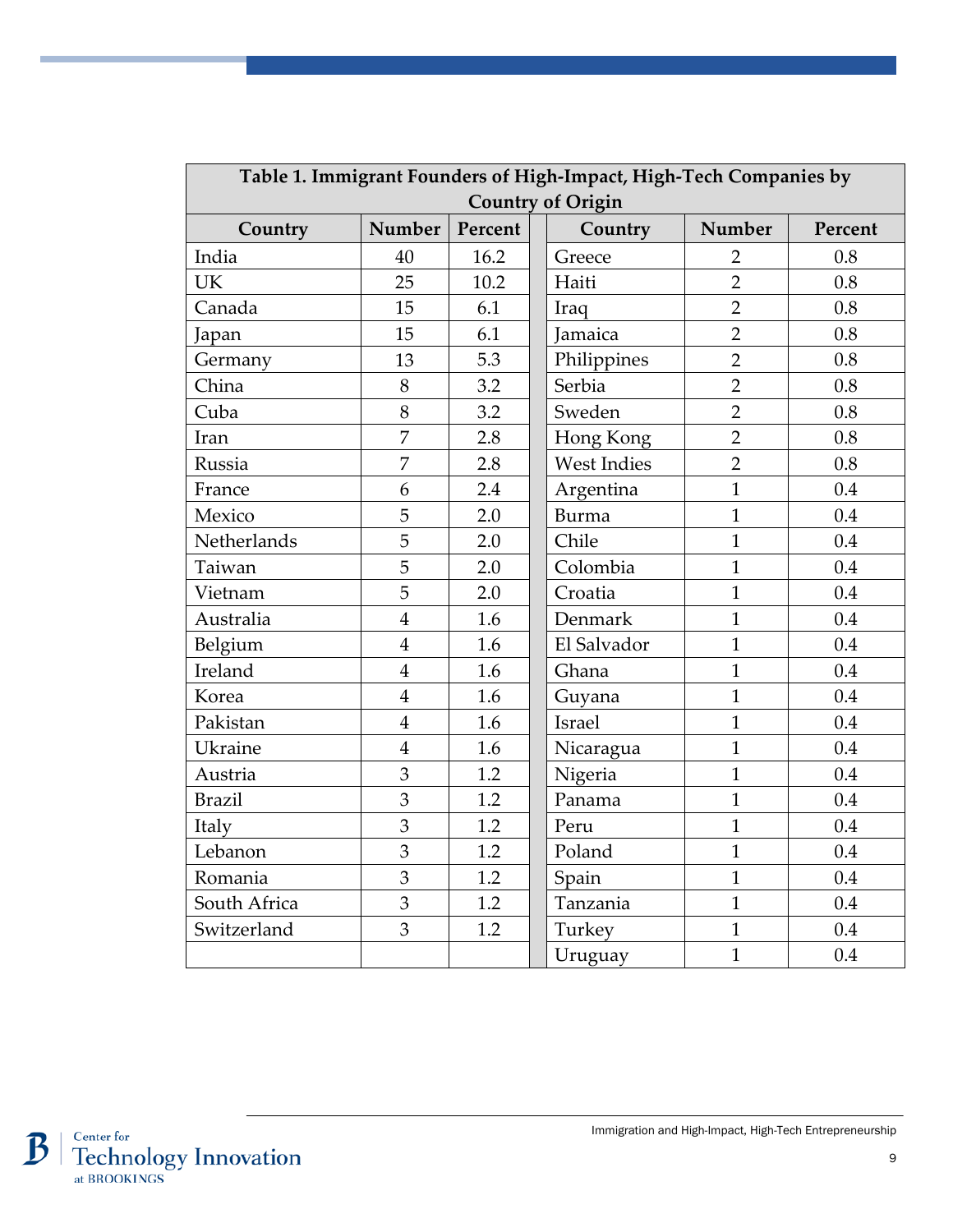## References

- Acs, Z.J., *et al.* (2009). "The knowledge spillover theory of entrepreneurship," *Small Business Economics 32*, 15-30.
- Acs, Z.J., Parsons, W., & Tracy, S. (2008). *High impact firms: Gazelles revisited.*  Washington: U.S. Small Business Administration.
- Ballou, J., *et al.* (2007). *Kauffman firm survey: Baseline methodology report*. Princeton: Mathematica Research.
- Hunt, J. (2010). "Skilled immigrants' contribution to innovation and entrepreneurship in the United States," Pp. 257-272 in *Open for Business: Migrant Entrepreneurship in OECD Countries.* Paris: OECD.
- Jasso, G. *et al.* (2010). "How many highly skilled foreign-born are waiting in line for U.S. legal permanent residence?" *International Migration Review* 44:477-498.
- No, Y., & Walsh, J.P. (2010). "The importance of foreign-born talent for U.S. innovation," *Nature Biotechnology* 28:289-291.
- Ortega, F., & Peri, G. (2009). *The Causes and Effects of International Migrations: Evidence From OECD Countries 1980-2005.* National Bureau of Economic Research Working Paper 14833. Cambridge: NBER.
- Saxenian, A. (1999). *Silicon Valley's New Immigrant Entrepreneurs.* San Francisco, CA: Public Policy Institute of California.
- U.S. Department of State. (2011). *Visa Bulletin*. January.
- Wadhwa, V., *et al*. (2007). *America's new immigrant entrepreneurs.* Durham: Duke University School of Engineering.

## Further reading:

- Acs, Z.J., Audretsch, D.B., & Strom, R.J. (2009). *Entrepreneurship, growth, and public policy.* New York: Cambridge University Press.
- Hart, D.M. (2003). *The emergence of entrepreneurship policy.* New York: Cambridge University Press.